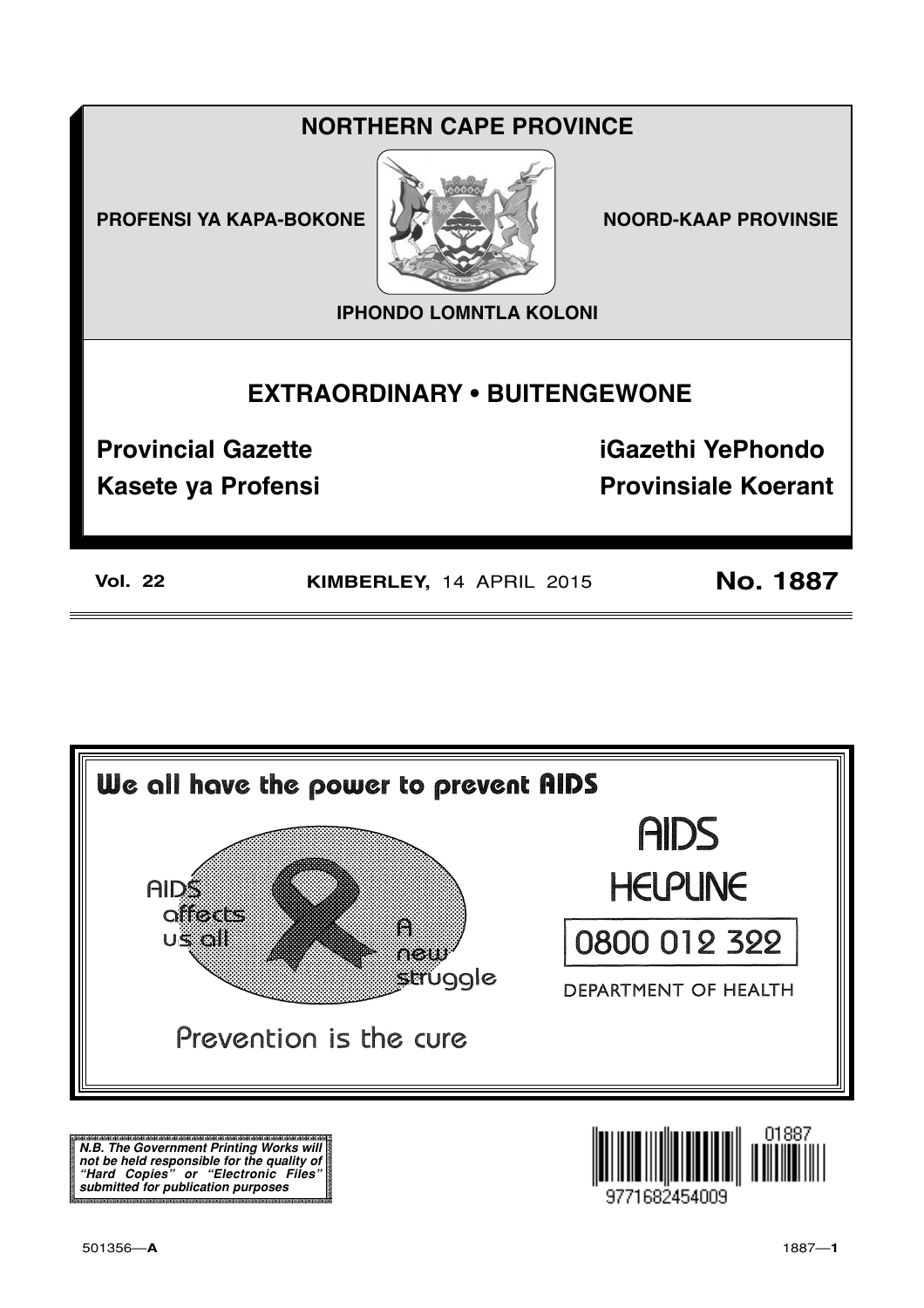#### **IMPORTANT NOTICE**

**The Government Printing Works will not be held responsible for faxed documents not received due to errors on the fax machine or faxes received which are unclear or incomplete. Please be advised that an "OK" slip, received from a fax machine, will not be accepted as proof that documents were received by the GPW for printing. If documents are faxed to the GPW it will be the sender's responsibility to phone and confirm that the documents were received in good order.**

**Furthermore the Government Printing Works will also not be held responsible for cancellations and amendments which have not been done on original documents received from clients.**

| <b>CONTENTS • INHOUD</b> |                                               |             |                |
|--------------------------|-----------------------------------------------|-------------|----------------|
| No.                      |                                               | Page<br>No. | Gazette<br>No. |
|                          | <b>GENERAL NOTICE • ALGEMENE KENNISGEWING</b> |             |                |
|                          |                                               |             | 1887           |
| 26                       |                                               |             | 1887           |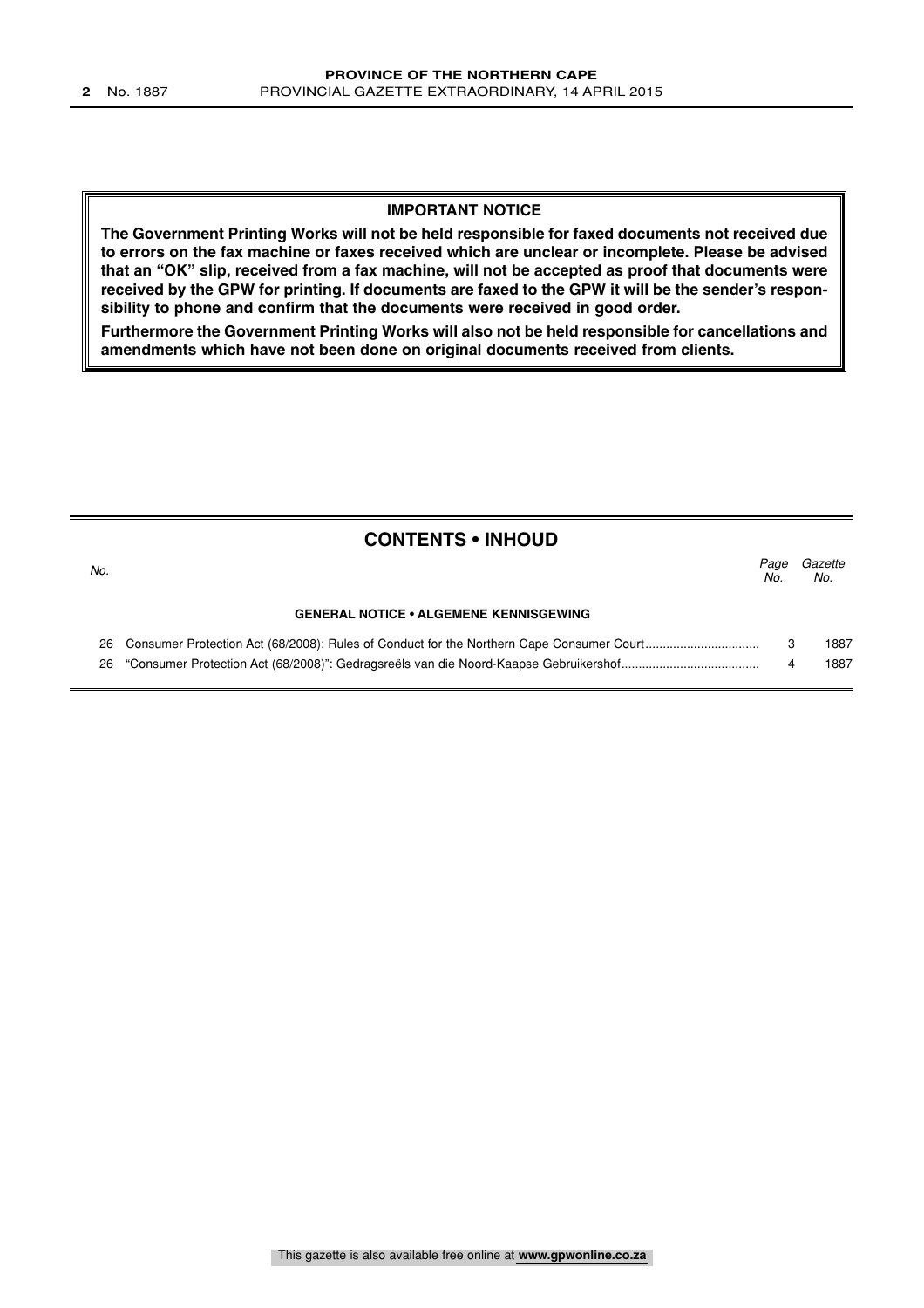### **GENERAL NOTICE • ALGEMENE KENNISGEWING**

#### **NOTICE 26 OF 2015**

### DEPARTMENT OF ECONOMIC DEVELOPMENT AND TOURISM

NOTICE IN TERMS OF SECTION 120(1)(c) OF THE CONSUMER PROTECTION ACT, 2012 (ACT NO. 68 OF 2008): RULES OF CONDUCT FOR THE NORTHERN CAPE CONSUMER COURT

In terms of the powers vested in me by section 120(1)(c) of the above Act, I, John Block, MEC for Finance, Economic Development and Tourism hereby determine the Rules of Conduct for the Northern Cape Consumer Court.

J. Block, MPL MEC: FINANCE, ECONOMIC DEVELOPMENT AND TOURISM